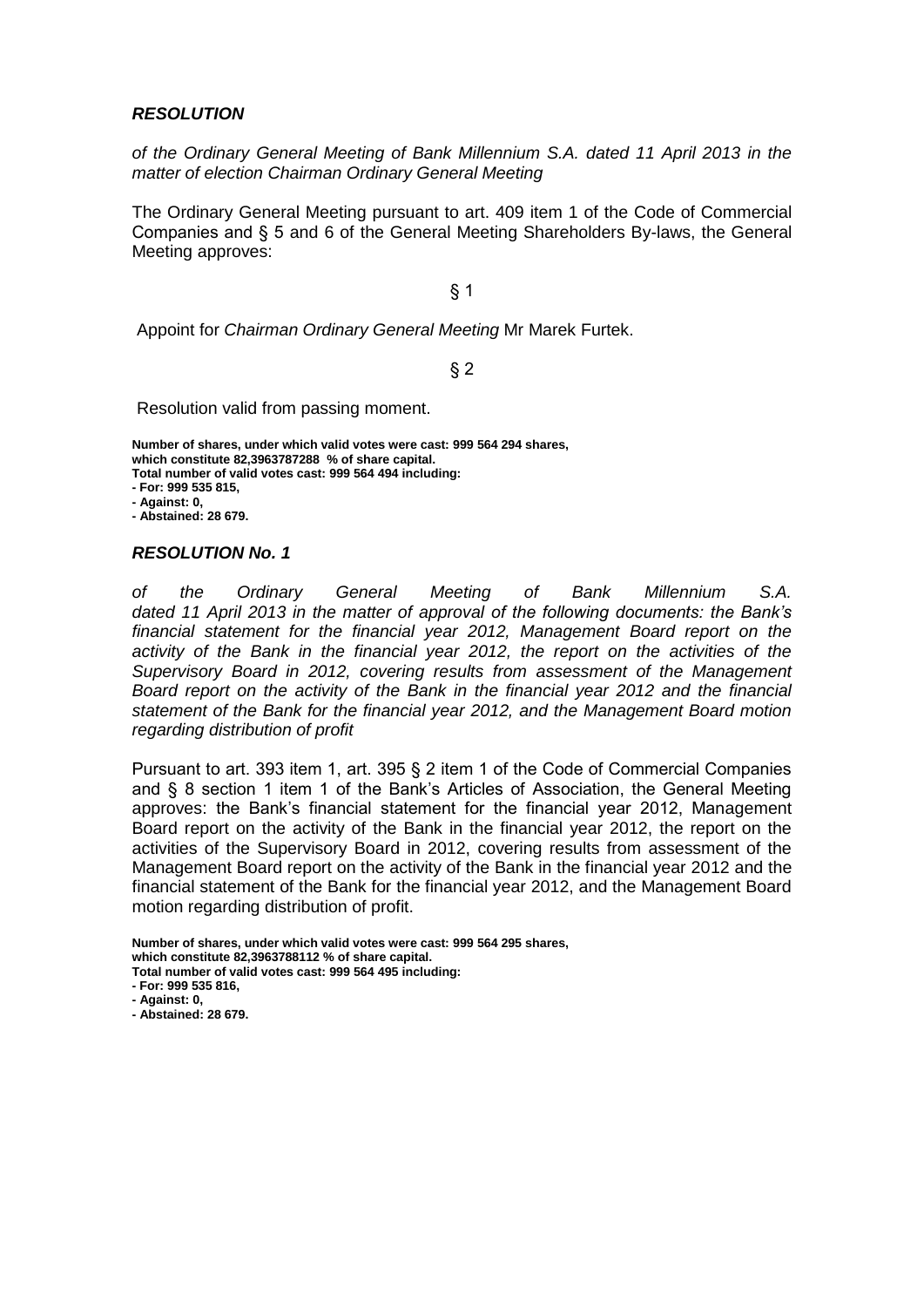*of the Ordinary General Meeting of Bank Millennium S.A. dated 11 April 2013 in the matter of approval of the following documents: the financial statement of the Bank Millennium S.A. Capital Group for the financial year 2012 and Management Board report on the activity of the Bank Millennium S.A. Capital Group in the financial year 2012*

Pursuant to art. 395 § 5 of the Code of Commercial Companies, the General Meeting approves the financial statement of the Bank Millennium S.A. Capital Group for the financial year 2012 and Management Board report on the activity of the Bank Millennium S.A. Capital Group in the financial year 2012.

**Number of shares, under which valid votes were cast: 999 564 295 shares, which constitute 82,3963788112 % of share capital.**

**Total number of valid votes cast: 999 564 495 including:**

**- For: 999 373 833,**

**- Against: 0,**

**- Abstained: 190 662.**

# *RESOLUTION No. 3*

*of the Ordinary General Meeting of Bank Millennium S.A. dated 11 April 2013 in the matter of discharging members of Management Board from the performance of their duties in the financial year 2012*

Pursuant to art. 393 item 1, art. 395 § 2 item 3 of the Code of Commercial Companies and § 8 section 1 item 3 of the Bank's Articles of Association, the General Meeting discharges members of the Management Board from the performance of their duties in the financial year 2012:

- Mr Bogusław Kott for the period from 1.01.2012 to 31.12.2012,
- Mr Joao Nuno Lima Bras Jorge for the period from 1.01.2012 to 31.12.2012.
- Mr Fernando Maria Cardoso Rodrigues Bicho for the period from 1.01.2012 to 31.12.2012,
- Mr Artur Klimczak for the period from 1.01.2012 to 31.12.2012,
- Ms Julianna Boniuk-Gorzelańczyk for the period from 1.01.2012 to 31.12.2012,
- Mr Wojciech Haase for the period from 1.01.2012 to 31.12.2012,
- Mr Andrzej Gliński for the period from 1.01.2012 to 31.12.2012,
- Ms Maria Jose Henriques Barreto De Matos De Campos for the period from 1.01.2012 to 31.12.2012.

**Number of shares, under which valid votes were cast: 999 556 801 shares, which constitute 82,3957610636 % of share capital. Total number of valid votes cast: 999 557 001 including:**

- **- For: 999 366 339,**
- **- Against: 0,**
- **- Abstained: 190 662.**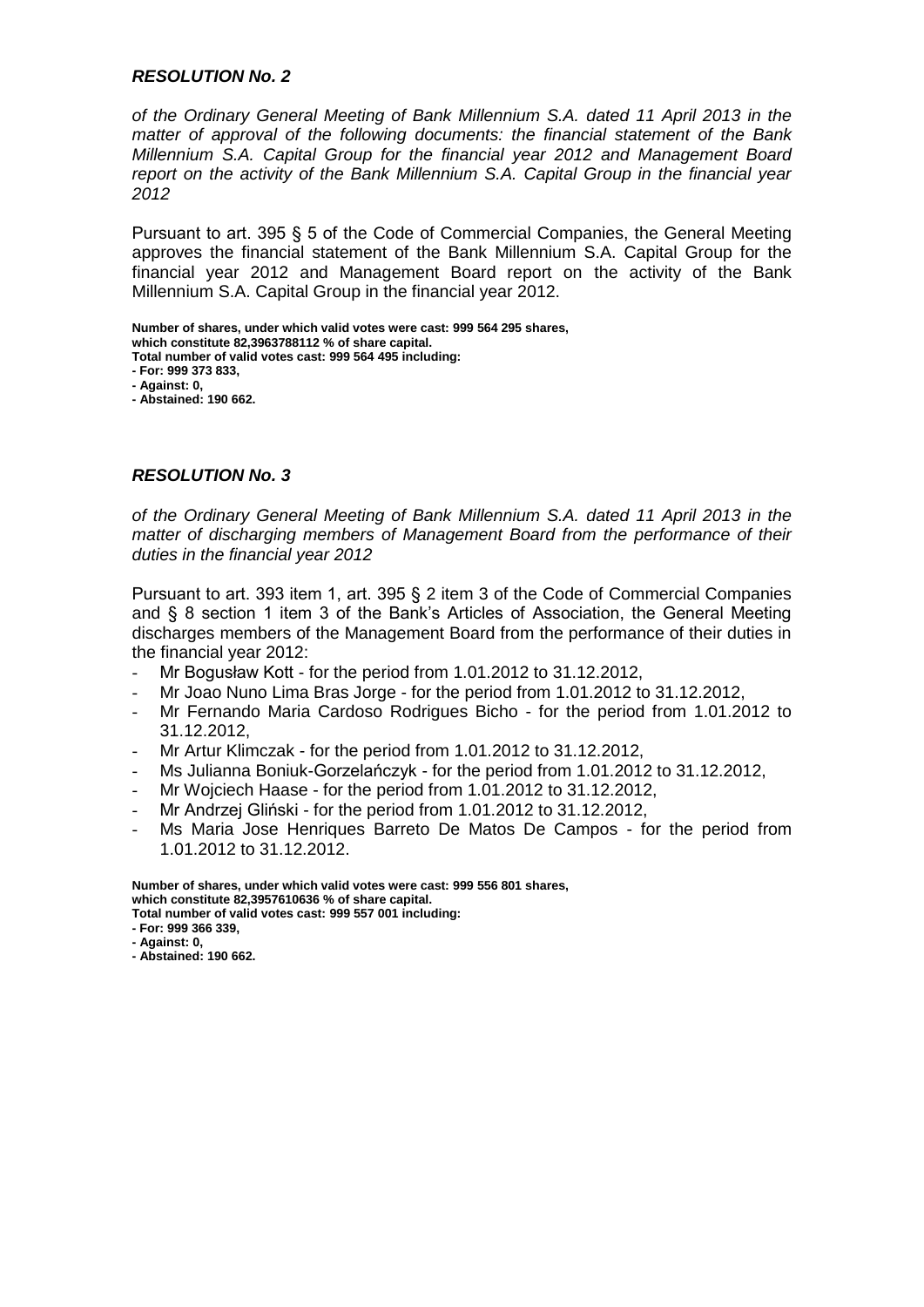*of the Ordinary General Meeting of Bank Millennium S.A. dated 11 April 2013 in the matter of discharging members of Supervisory Board from the performance of their duties in the financial year 2012*

Pursuant to art. 393 item 1, art. 395 § 2 item 3 of the Code of Commercial Companies and § 8 section 1 item 3 of the Bank's Articles of Association, the General Meeting discharges members of the Supervisory Board from the performance of their duties in the financial year 2012:

- Mr Maciej Bednarkiewicz for the period from 1.01.2012 to 31.12.2012,
- Mr Ryszard Pospieszyński for the period from 1.01.2012 to 20.04.2012,
- Mr Carlos Jorge Ramalho dos Santos Ferreira for the period from 1.01.2012 to 20.04.2012,
- Mr Marek Furtek for the period from 1.01.2012 to 31.12.2012,
- Mr Luís Maria França de Castro Pereira Coutinho for the period from 1.01.2012 to 31.12.2012,
- Mr Vitor Manuel Lopes Fernandes for the period from 1.01.2012 to 20.04.2012,
- Mr Andrzej Koźmiński for the period from 1.01.2012 to 31.12.2012,
- Mr Antonio Manuel Palma Ramalho for the period from 1.01.2012 to 20.04.2012,
- Mr Nelson Ricardo Bessa Machado for the period from 1.01.2012 to 20.04.2012,
- Mr Marek Rocki for the period from 1.01.2012 to 31.12.2012,
- Mr Dariusz Rosati for the period from 1.01.2012 to 31.12.2012,
- Mr Nuno Manuel da Silva Amado for the period from 20.04.2012 to 31.12.2012,
- Mr Miguel de Campos Pereira de Bragança for the period from 20.04.2012 to 31.12.2012,
- Ms Maria da Conceição Mota Soares de Oliveira Callé Lucas for the period from 20.04.2012 to 31.12.2012,
- Mr Rui Manuel da Silva Teixeira for the period from 20.04.2012 to 31.12.2012,
- Mr Krzysztof Kwiatkowski for the period from 20.04.2012 to 12.12.2012.

**Number of shares, under which valid votes were cast: 999 490 366 shares, which constitute 82,3902846741 % of share capital. Total number of valid votes cast: 999 490 366 including:**

- **- For: 999 299 704,**
- **- Against: 0,**
- **- Abstained: 190 662.**

# *RESOLUTION No. 5*

*of the Ordinary General Meeting of Bank Millennium S.A. dated 11 April 2013 in the matter of distributing of profit for the financial year 2012*

Pursuant to art. 395 § 2 item 2, art. 347 and art. 348 of the Code of Commercial Companies and § 8 art. 1 item 2, § 36 and § 37 of the Bank's Articles of Association, the General Meeting resolves as follows:

- 1. To distribute and allocate the entire Bank's net profit for the financial year ending on December 31, 2012 in the amount of PLN 450,141,024.66 to reserve capital.
- 2. The Resolution shall come into force upon its adoption.

**Number of shares, under which valid votes were cast: 999 564 295 shares, which constitute 82,3963788112 % of share capital.**

**Total number of valid votes cast: 999 564 495 including:**

**<sup>-</sup> For: 999 535 816,**

**<sup>-</sup> Against: 0,**

**<sup>-</sup> Abstained: 28 679.**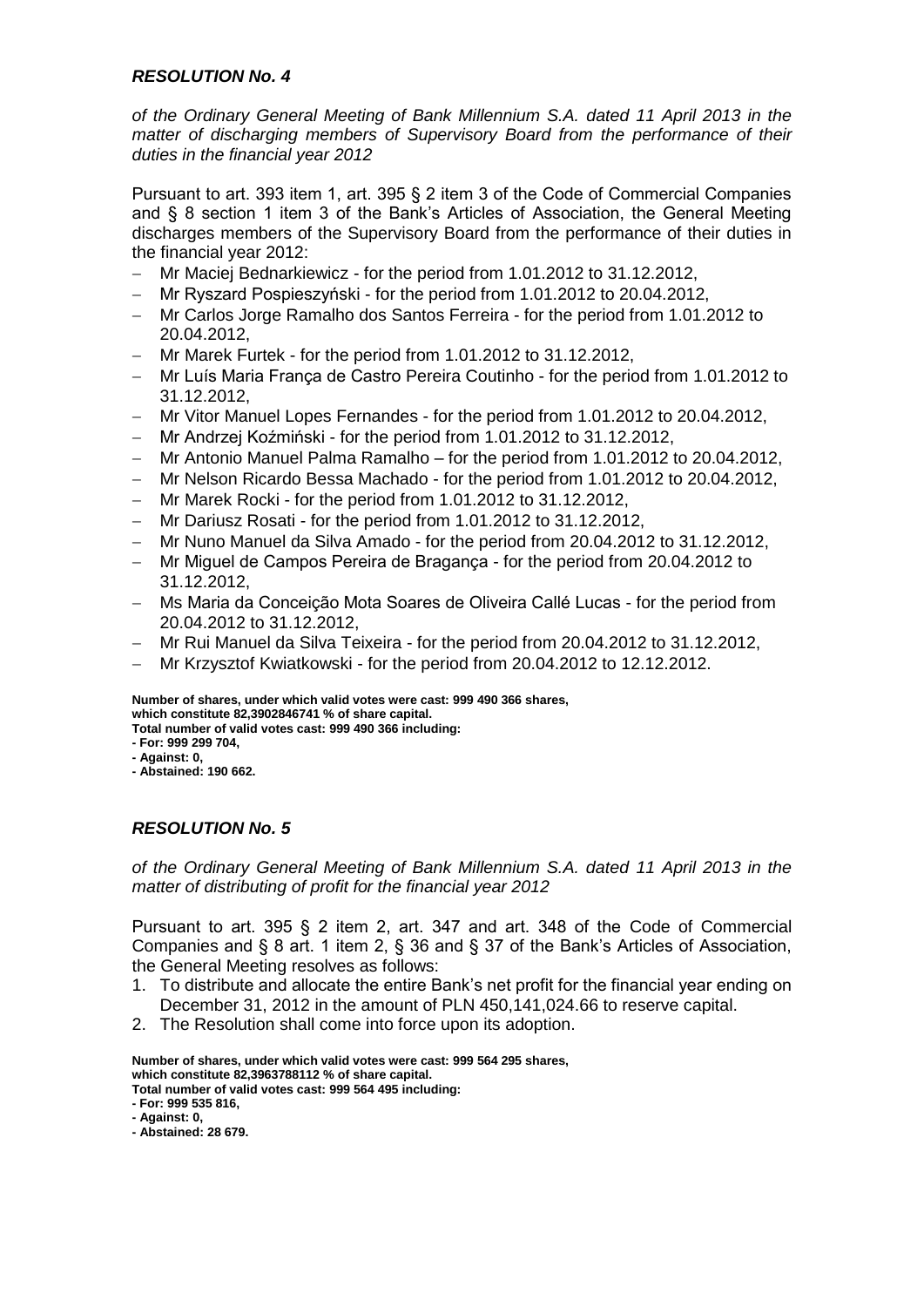*of the Ordinary General Meeting of Bank Millennium S.A. dated 11 April 2013 in the matter of amendments to the Articles of Association of the Bank*

Pursuant to Art. 430 § 1 of the Code of Commercial Companies and § 8 section 2 item 1 of the Bank's Articles of Association, the Ordinary General Meeting resolves as follows:

§ 1

The following amendments shall be made to the Articles of Association of the Bank:

- 1) in § 5 section 2 item 26) shall be added to read as follows: "provision of investment advisory services, which do not constitute brokerage
- activity, to the extent that does not require permission of the Polish Financial Supervision Authority.";
- 2) in § 25:
	- a) in section 1:
		- after the word "separated" the words "organisationally and" shall be added,
		- after the word "functionally" the word "and" shall be deleted,
		- after the word "stand-alone" the word" organisationally" shall be deleted,

- after the words "in particular" the words "branches, units that operate on the principles of a branch" shall be added,

- after the word "projects" comma shall be deleted and the word "and" shall be added;

b) in section 2, the second sentence shall be added to read as follows: "In case of branches and units that operate on the principles of a branch, their structure may be also created by departments or other units.".

# $§$  2

Pursuant to § 17 section 2 item 5 of the Articles of Association of the Bank, the Supervisory Board of the Bank shall establish uniform text of the Articles of Association that shall take into account the amendments introduced in accordance with § 1 of this Resolution.

# § 3

The Resolution shall come into force upon its adoption.

**Number of shares, under which valid votes were cast: 999 564 295 shares, which constitute 82,3963788112 % of share capital.**

**Total number of valid votes cast: 999 564 495 including:**

**- For: 999 535 816,**

**- Against: 0,**

**- Abstained: 28 679.**